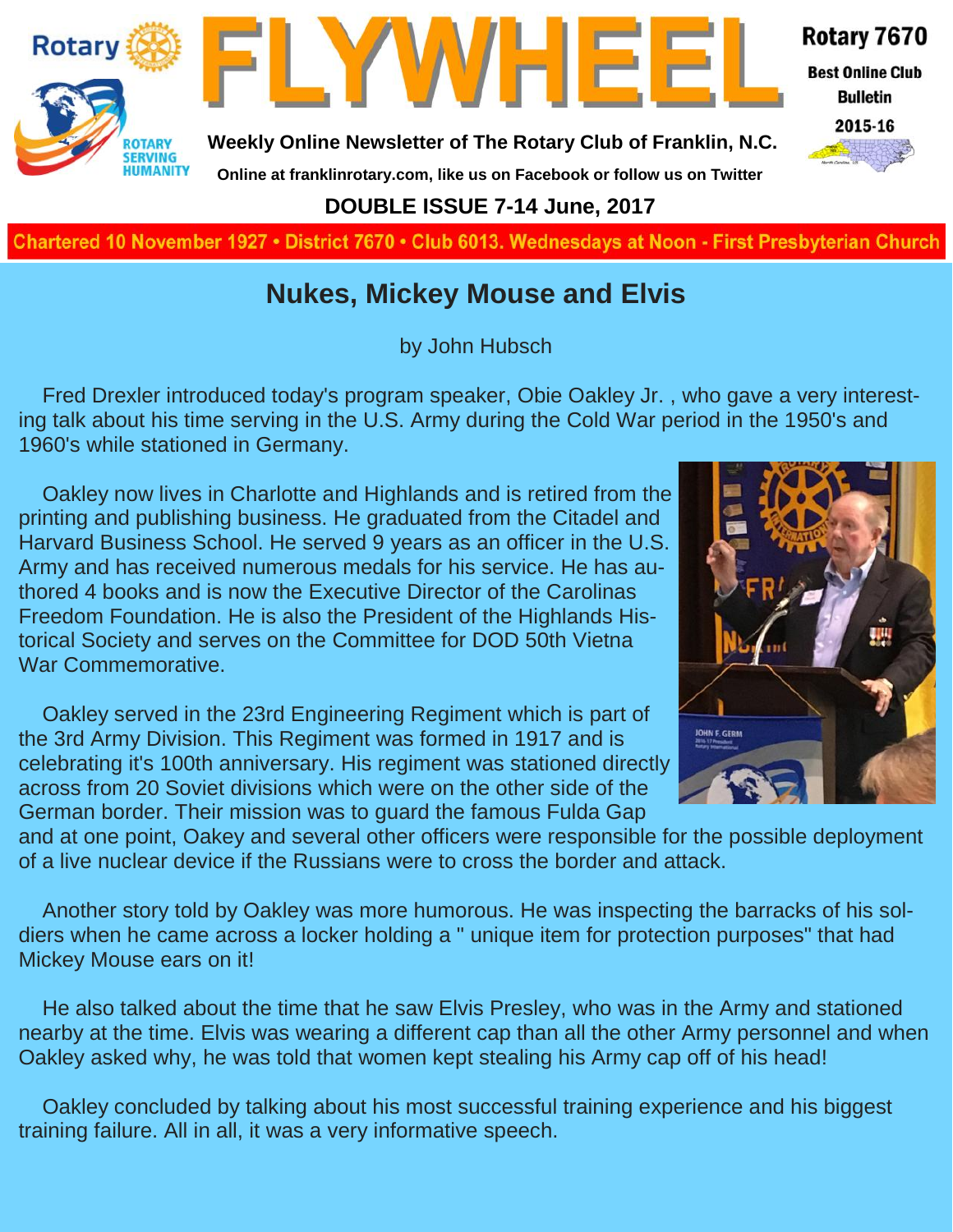

FLYWHEE

Rotary 7670

**Best Online Club Bulletin** 



**Weekly Online Newsletter of The Rotary Club of Franklin, N.C. Online at franklinrotary.com, like us on Facebook or follow us on Twitter**

**DOUBLE ISSUE 7-14 June, 2017**

### **Charted November 29, 1927 • District 7670 • Club 6013 Wednesdays at Noon - First Presbyterian Church**

### **PHF Society!**

On Wednesday IPDG Billi Black recognized two more RC of Franklin members



who achieved PHF Society which is giving \$1,000 per year to the foundation. Great work Lee Berger and Jim Garner!

### **Keep Selling Those Tickets!**

On Wednesday we got off to a great start with ticket sales for our Rickman Fundraiser. Please bring your tickets with money 6/21!!

### **Keep Ivy in Your Thoughts and Prayers**

Ivy Burstein's husband Maury recently had a heart attack. Please keep the family in your thoughts and prayers

### **Another Volunteer Opportunity!**

Still need volunteers for Saturday June 17th.

The NC Co-operative Extension has a project at MVI and volunteers are needed. Please see Patrick Betancourt and sign up today. Hours will be 9a until 1.

**Bea's Last Meeting!** Wednesday was the last meeting for our ex-

change student Bea. She leaves for Italy this month. Thank you Bea for a great year and we are going to miss you!



### **BREW Meeting Tonight!**

Just a reminder tonight is the next BREW Meeting at Currahee Brewery 530p. See you there!

### **Judy's Installation 2017-18**

Mark your calendars as we induct new offers for the coming year at the



2017-18 RC Of Franklin Installation. It will take place Tuesday Night June 27th at Parker Meadows. Time TBA.







Prayer/Pledge/4 Way: Larry Hollifield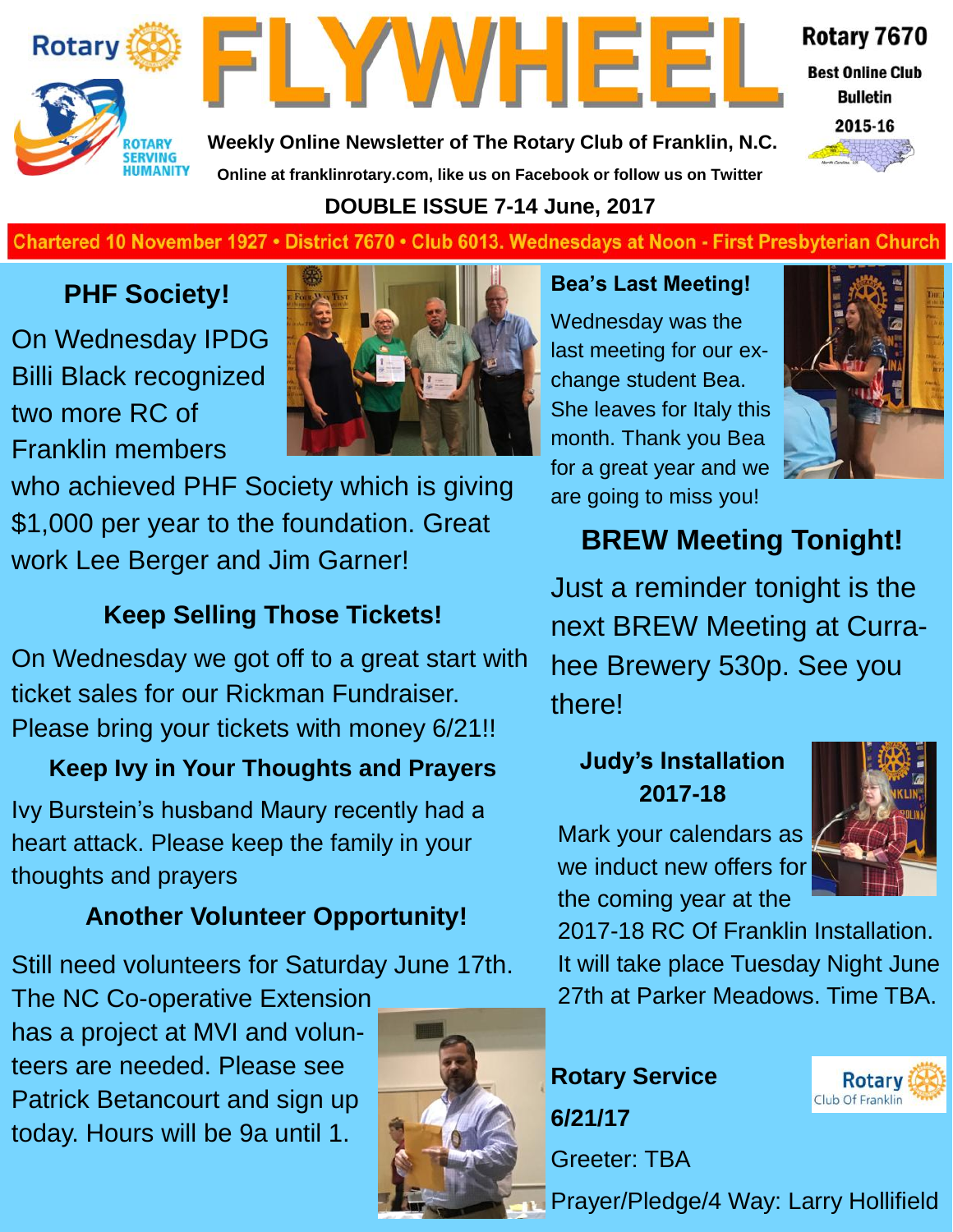



Rotary 7670

**Best Online Club Bulletin** 



**Weekly Online Newsletter of The Rotary Club of Franklin, N.C. Online at franklinrotary.com, like us on Facebook or follow us on Twitter**

**DOUBLE ISSUE 7-14 June, 2017**

**Charted November 29, 1927 • District 7670 • Club 6013 Wednesdays at Noon - First Presbyterian Church**

## **Fred's Funnies**





### **For Your Amusement**





### **Governor Bill's Installation June 17th!**

Today is the last day to register for Governor Bill's Installation which will be Saturday Night June 17th. Rotary Asheville Breakfast Club offers this special invitation to join us for an evening of fellowship to honor the work of DG Gary Dills and welcome our new DG Bill Biddle. Social and cocktail hour from 5:30 to 6:30, cash bar Dinner starts at 6:30 with, buffet of beef and fish with salads and sides. Cookies and ice cream for dessert Dress: Business Casual Ticket Sales Close on June 8th! We hope you can make it! Here's the link below.....

https://www.eventbrite.com/e/an-evening-of-fellowship-and-celebration-tickets-33833015460?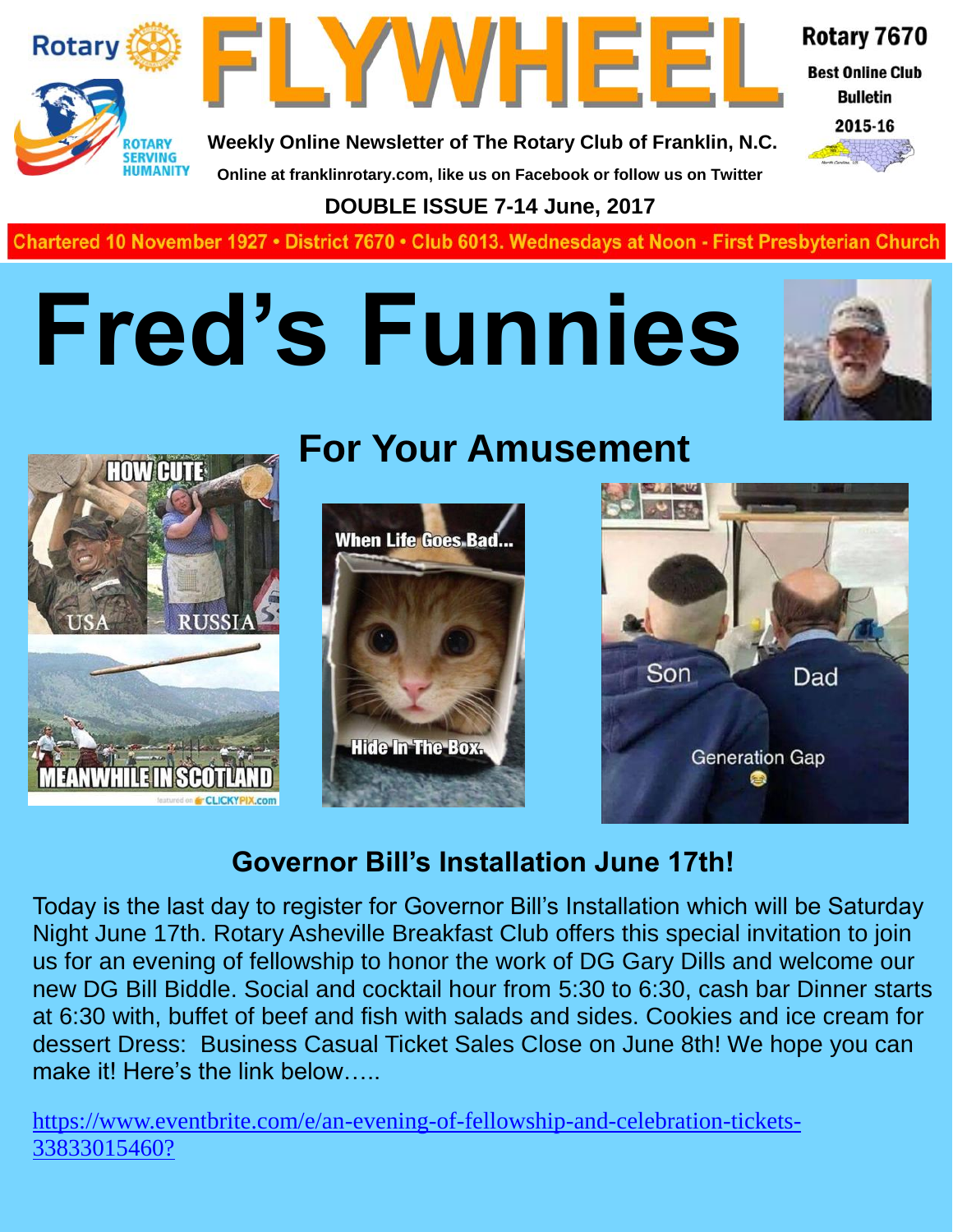



Rotary 7670 **Best Online Club** 

**Bulletin** 



**Weekly Online Newsletter of The Rotary Club of Franklin, N.C.**

### **Online at franklinrotary.com, like us on Facebook or follow us on Twitter DOUBLE ISSUE 7-14 June, 2017**

**Charted November 29, 1927 • District 7670 • Club 6013 Wednesdays at Noon - First Presbyterian Church**

### **CART Cruise Scheduled**

PDGs Bill Shillito and Dennis Sanders announced at the District Conference in Hickory that a CART Cruise has been arranged for District 7670 Rotarians and their friends and families on 24 February, 2018. This weeklong cruise will give cruisers an opportunity to learn more about Alzheimer's Disease research, to share ideas and strategies to support CART, and to raise some funds for CART. In addition, we will be able to enjoy the warm weather of the southern Caribbean during the winter of 2018.

Norwegian Cruise Line has agreed to donate \$100 to CART for each passenger that books a voyage. Each club will receive credit for the \$100 generated by their members and any friends and family going along with them. Norwegian has also added some excellent incentives for this cruise. Please see the attached flyer for details.

Our tentative plans for the cruise include some informational sessions by, hopefully, one of our research scientists. We will also have a couple of receptions just for our group. During one of the sea days we will conduct a 2 K Walk for CART. Our travel agency has approached Norwegian to see if they will allow us to include the entire ship in this walk. The chance to develop new



acquaintances and friends is probably one of the most important reasons to join the cruise.

You have three methods to book a cabin:

Print the registration form in the attachment and snail mail it to our travel agency.

Go to the travel agency website at vipworldtravel.travel and click on the CART link. You can then register online Call the travel agency at (800) 323-7448. Ask for an agent to book the CART Cruise

Please consider joining this cruise for fun, the chance to learn, and the opportunity to raise some funds for CART.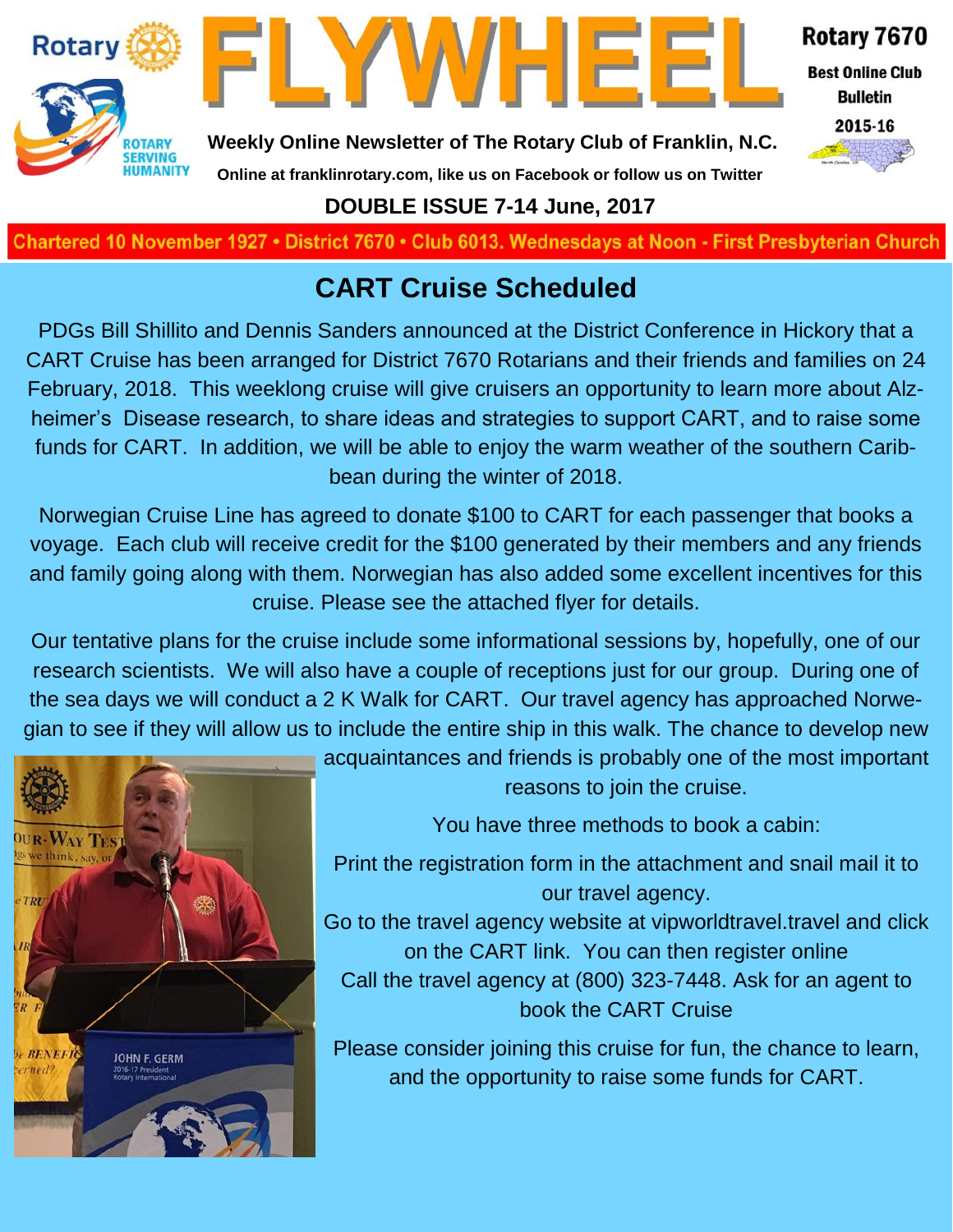

**Charted November 29, 1927 • District 7670 • Club 6013 Wednesdays at Noon - First Presbyterian Church**

# LAST FLYWHEEL IN 3 WEEKS!

Volunteer to be Flywheel editor! Or you have to look at **THIS** face every week until July 1st….